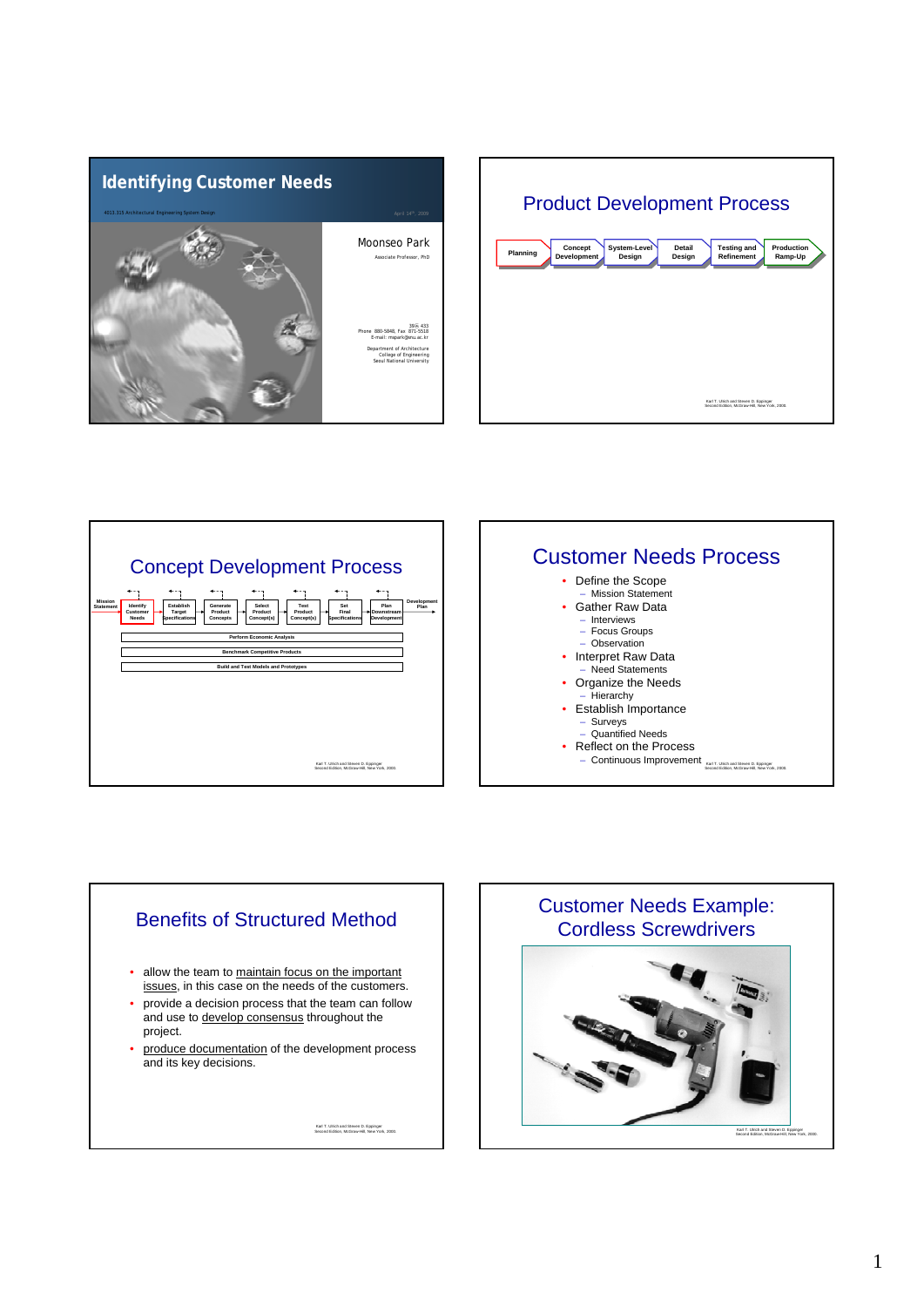| <b>Mission Statement</b>                                              |                                                                                      |
|-----------------------------------------------------------------------|--------------------------------------------------------------------------------------|
| <b>Example: Screwdriver Project</b>                                   |                                                                                      |
| <b>Product Description</b>                                            |                                                                                      |
| •A hand-held, power-assisted device for installing threaded fasteners |                                                                                      |
| <b>Key Business Goals</b>                                             |                                                                                      |
| •Product introduced in 4th Q of 2000                                  |                                                                                      |
| •50% gross margin                                                     |                                                                                      |
| •10% share of cordless screwdriver market by 2004                     |                                                                                      |
| <b>Primary Market</b>                                                 |                                                                                      |
| .Do-it-yourself consumer                                              |                                                                                      |
| <b>Secondary Markets</b>                                              |                                                                                      |
| .Casual consumer                                                      |                                                                                      |
| •Light-duty professional                                              |                                                                                      |
| <b>Assumptions</b>                                                    |                                                                                      |
| .Hand-held                                                            |                                                                                      |
| •Power assisted                                                       |                                                                                      |
| .Nickel-metal-hydride rechargeable battery technology                 |                                                                                      |
| <b>Stakeholders</b>                                                   |                                                                                      |
| ·l Iser                                                               |                                                                                      |
| •Retailer                                                             |                                                                                      |
| •Sales force                                                          |                                                                                      |
| •Service center                                                       |                                                                                      |
| ·Production                                                           | Karl T. Ulrich and Steven D. Eccinoer<br>Second Edition, McGraw-Hill, New York, 2000 |
| •Legal department                                                     |                                                                                      |

## How Many Customers?

- 90% needs revealed after 30 interviews
- Between 10 to 50 interviews recommended or
- No new needs are revealed by additional interviews

Karl T. Ulrich and Steven D. Eppinger Second Edition, McGraw-Hill, New York, 2000.

| <b>Customer selection matrix</b><br>(eg for screwdriver) |            |                |                |                   |  |
|----------------------------------------------------------|------------|----------------|----------------|-------------------|--|
|                                                          | Lead users | Users          | Retailer       | Service<br>center |  |
| Homeowner<br>(occasional<br>use)                         | O          | 5              |                |                   |  |
| Handy<br>person<br>(frequent<br>use)                     | 3          | 10             | $\overline{2}$ | 3                 |  |
| Professional<br>(heavy-duty<br>use)                      | 3          | $\overline{2}$ | $\overline{2}$ |                   |  |

٦





| Guideline                             | <b>Customer Statement</b>                                                                            | <b>Need Statement-Wrong</b>                                                               | <b>Need Statement-Right</b>                                                           |
|---------------------------------------|------------------------------------------------------------------------------------------------------|-------------------------------------------------------------------------------------------|---------------------------------------------------------------------------------------|
| <b>What Not</b><br>How                | "Why don't you put<br>protective shields around<br>the battery contacts?"                            | The screwdriver battery<br>contacts are covered by<br>a plastic sliding door.             | The screwdriver battery<br>is protected from<br>accidental shorting.                  |
| <b>Specificity</b>                    | "I drop my screwdriver all<br>the time."                                                             | The screwdriver is<br>rugged.                                                             | The screwdriver<br>operates normally after<br>repeated dropping.                      |
| Positive<br>Not<br>Negative           | "It doesn't matter if it's<br>raining, I still need to<br>work outside on<br>Saturdays."             | The screwdriver is not<br>disabled by the rain.                                           | The screwdriver<br>operates normally in<br>the rain.                                  |
| <b>Attribute</b><br>of the<br>Product | "I'd like to charge my<br>battery from my cigarette<br>lighter."                                     | An automobile cigarette<br>lighter adapter can<br>charge the screwdriver<br>battery.      | The screwdriver battery<br>can be charged from an<br>automobile cigarette<br>lighter. |
| hiovA<br>"Must"<br>and<br>"Should     | "I hate it when I don't<br>know how much juice is<br>left in the batteries of my<br>cordless tools." | The screwdriver should<br>provide an indication of<br>the energy level of the<br>battery. | The screwdriver<br>provides an indication<br>of the energy level of<br>the battery.   |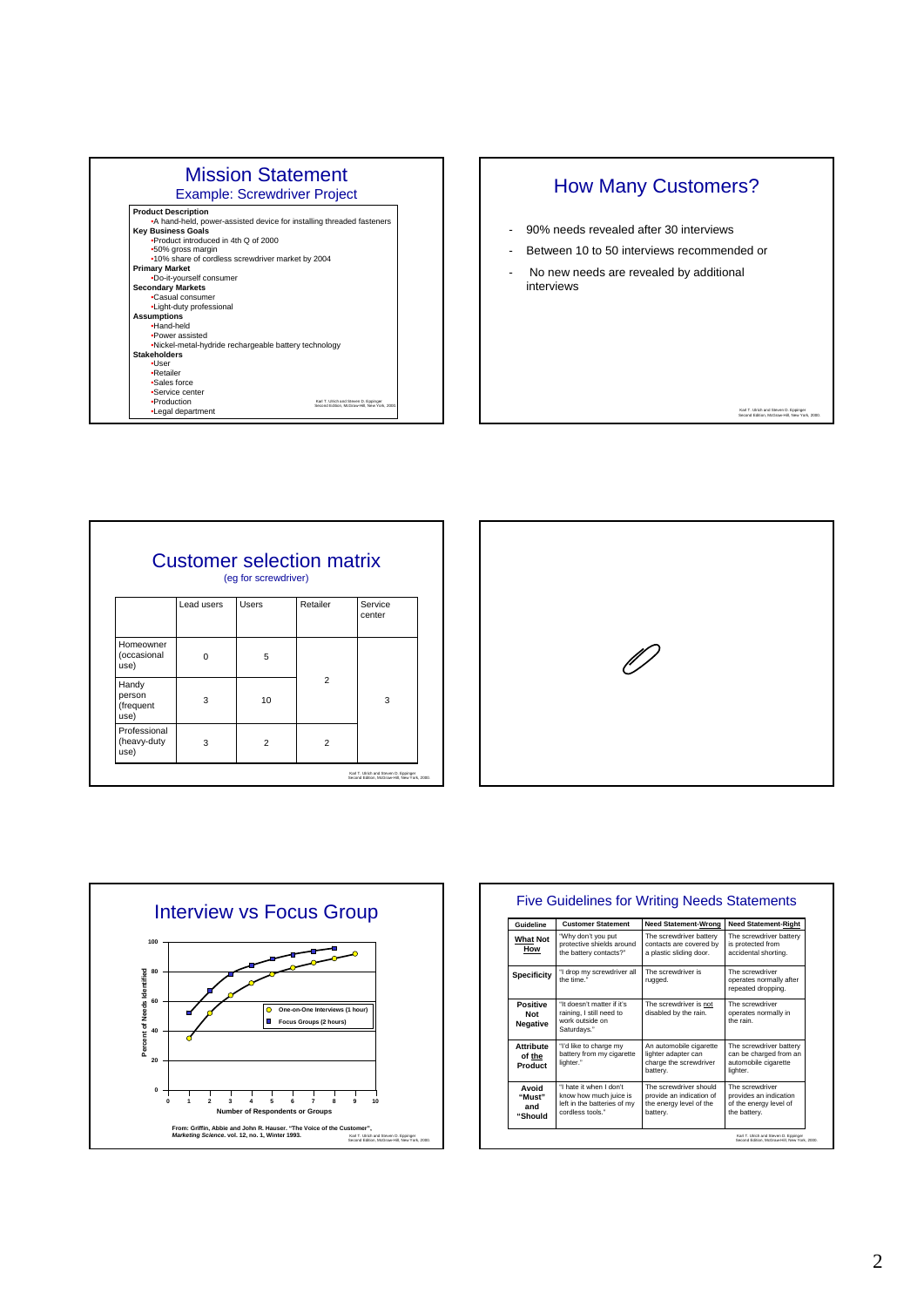





## **Caveats**

- Capture "What, Not How".
- Meet customers in the use environment.
- Collect visual, verbal, and textual data.
- Props will stimulate customer responses.
- Interviews are more efficient than focus groups.
- Interview all stakeholders and lead users.
- Develop an organized list of need statements.
- Look for latent needs.
- Survey to quantify tradeoffs.
- Make a video to communicate results.

Karl T. Ulrich and Steven D. Eppinger Second Edition, McGraw-Hill, New York, 2000.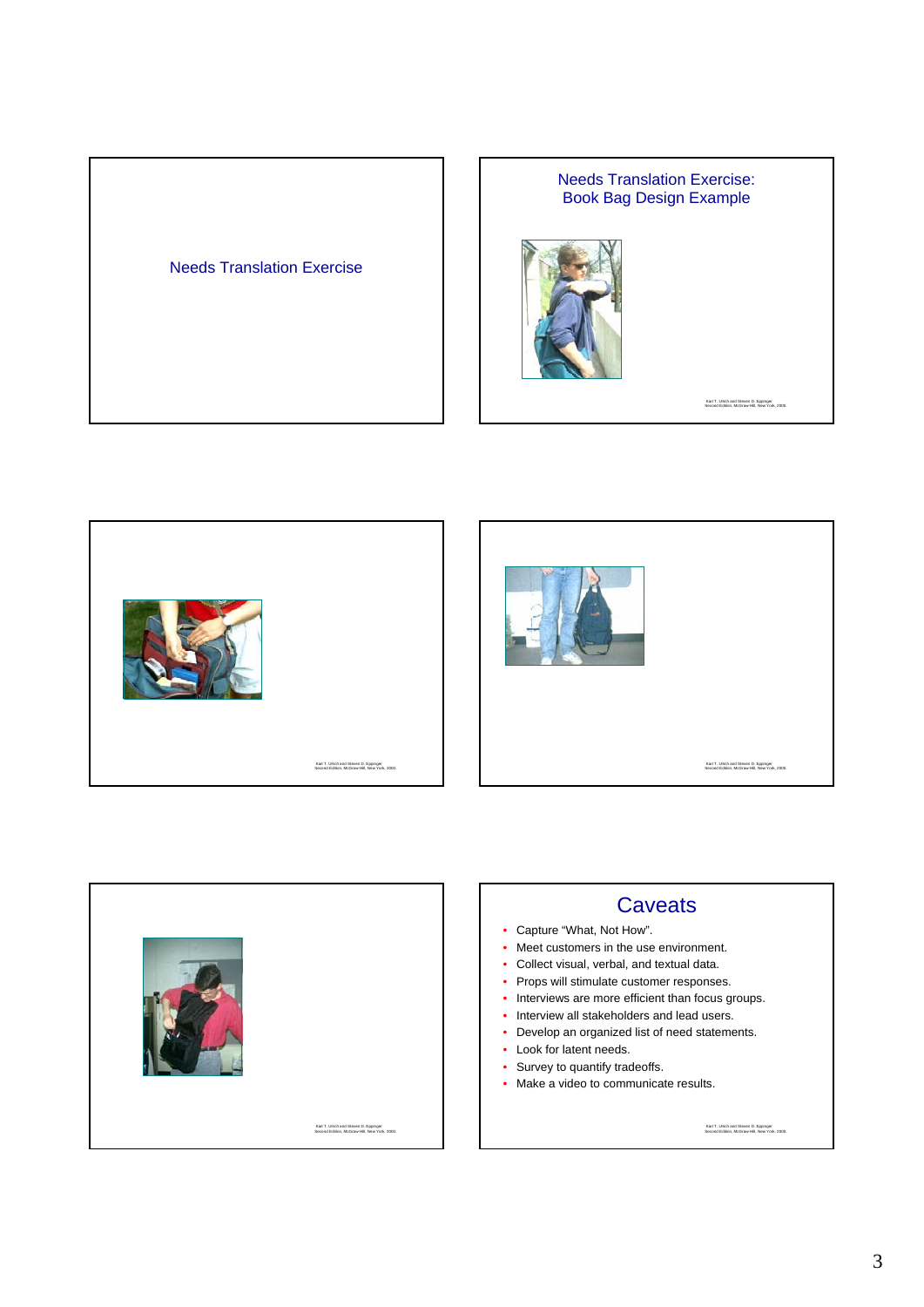## **Props**

It is helpful to display several examples from companies that get it right, such as:

- •**Apple iPod** (portability, ruggedness, capacity, style, ease of use) •**Remote Door Locks** (locks/unlocks your car without keys—a latent need identified)
- •**Good Grips Kitchen Utensils** (handle comfort, ease of use) •**Sanford Logo pencils** (latent need for more eraser)
- •**Nikon CoolPix Camera** (many, many features with a very simple user interface)
- •**Canon Elph Camera** (very small, organic shape, integral case/cover) •**Black & Decker Snakelight** (addresses latent need to aim the flashlight)

\*Possible counter-examples are also useful

Karl T. Ulrich and Steven D. Eppinger Second Edition, McGraw-Hill, New York, 2000.